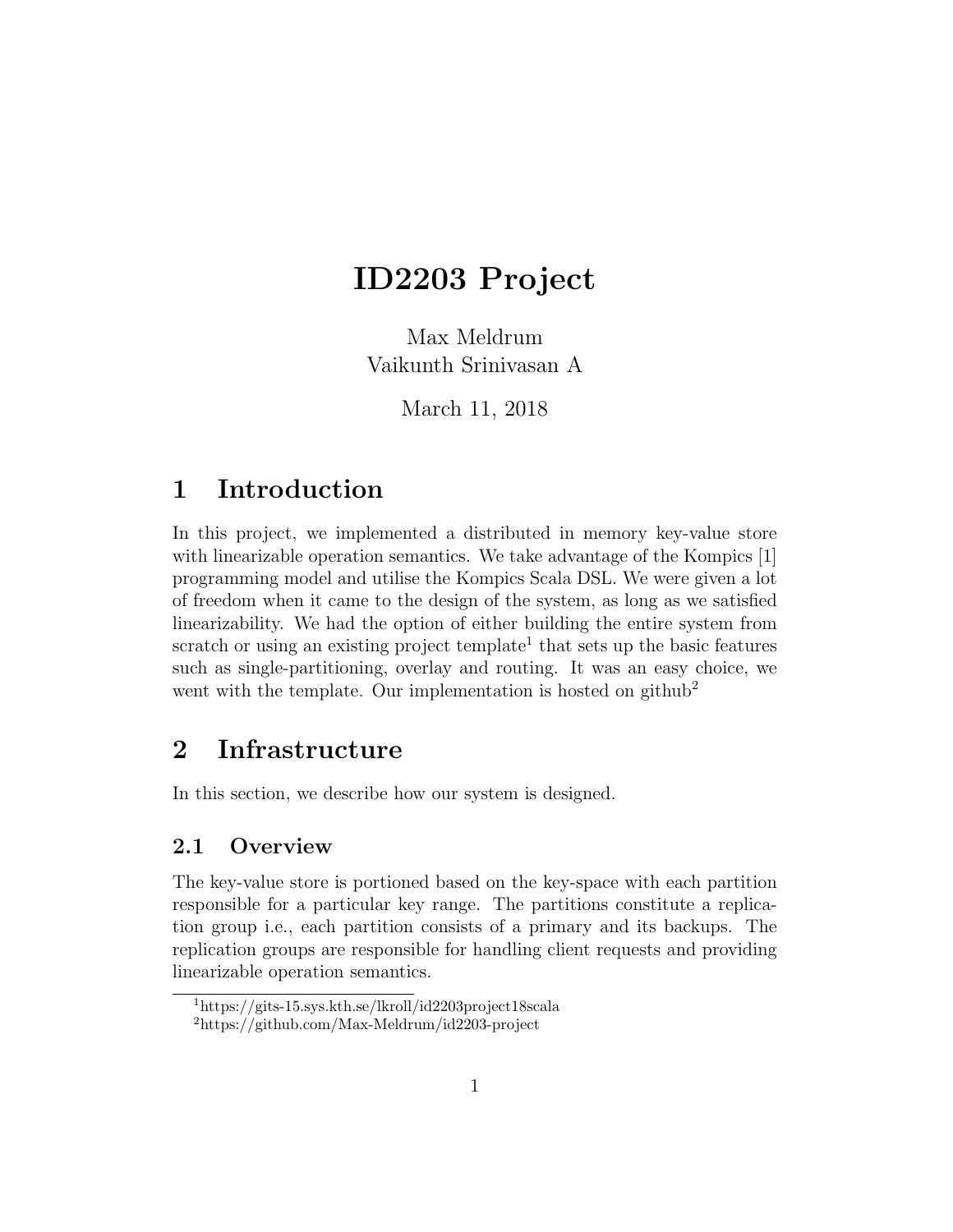

Figure 1: System architecture

#### 2.2 System Model

We decided to go for the fail-silent model, where we assume our environment to be asynchronous. To ensure consistency across all replicas in a certain replication group, we use a primary-backup scheme and implement an Atomic Broadcast protocol that is heavily inspired by Zab [2] which ZooKeeper [3] relies on.

#### 2.2.1 Assumptions

We are assuming that all our network based components have access to a perfect-link abstraction.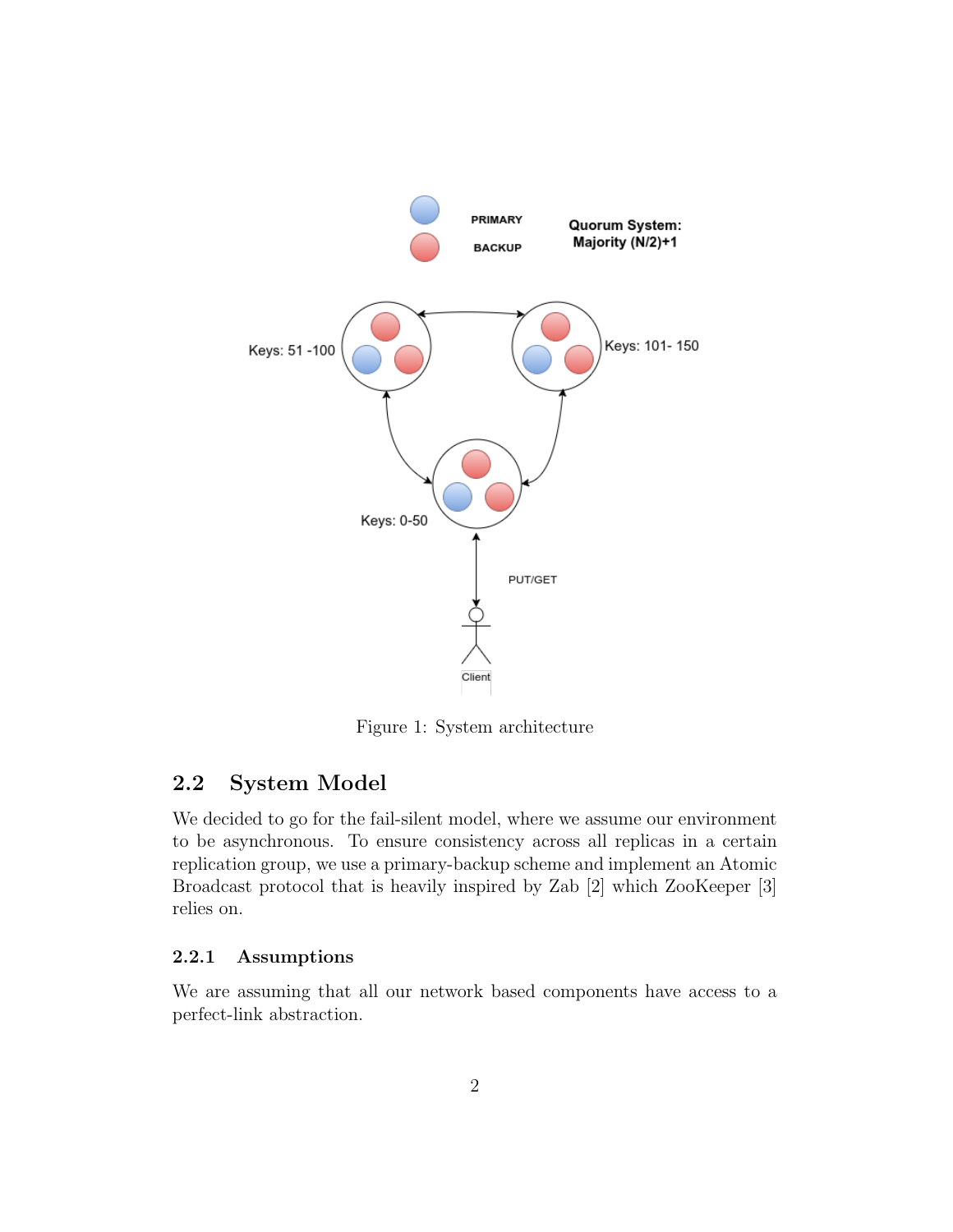### 3 Replication Protocol

#### 3.1 Atomic Broadcast

Zab, which is the algorithm behind ZooKeeper, is a crash-recovery atomic broadcast algorithm. A primary server handles client requests and broadcast state changes to the rest of the backups. The delivery order of state updates is crucial. This order is often referred as Primary Order [2]. Zab consists of 3 phases. However, as we are not implementing our kv-store in a crashrecovery model, we skip the synchronising phase and only implement Leader Activation and Active Messaging [4].

In this report, we will put more focus on describing how the broadcast phase works and not so much on Leader Activation. Zab assumes all communication channels are FIFO (TCP), by utilising FIFO channels, preserving the ordering guarantees becomes very easy [5]. This was not an issue for us as the channels in Kompics provide FIFO semantics. The Active Messaging in Zab is very similar to a classic two-phase commit. Once a primary has received a client request, it broadcasts the proposal that includes its monotonically unique proposal id. Replicas that receive proposals return with an acknowledgement (ACK). As soon as the primary has received a majority of ACKs for a given proposal, it will issue a commit to itself and its backups. This whole process can be seen in figure 2 down below.



Figure 2: Zab messaging [4]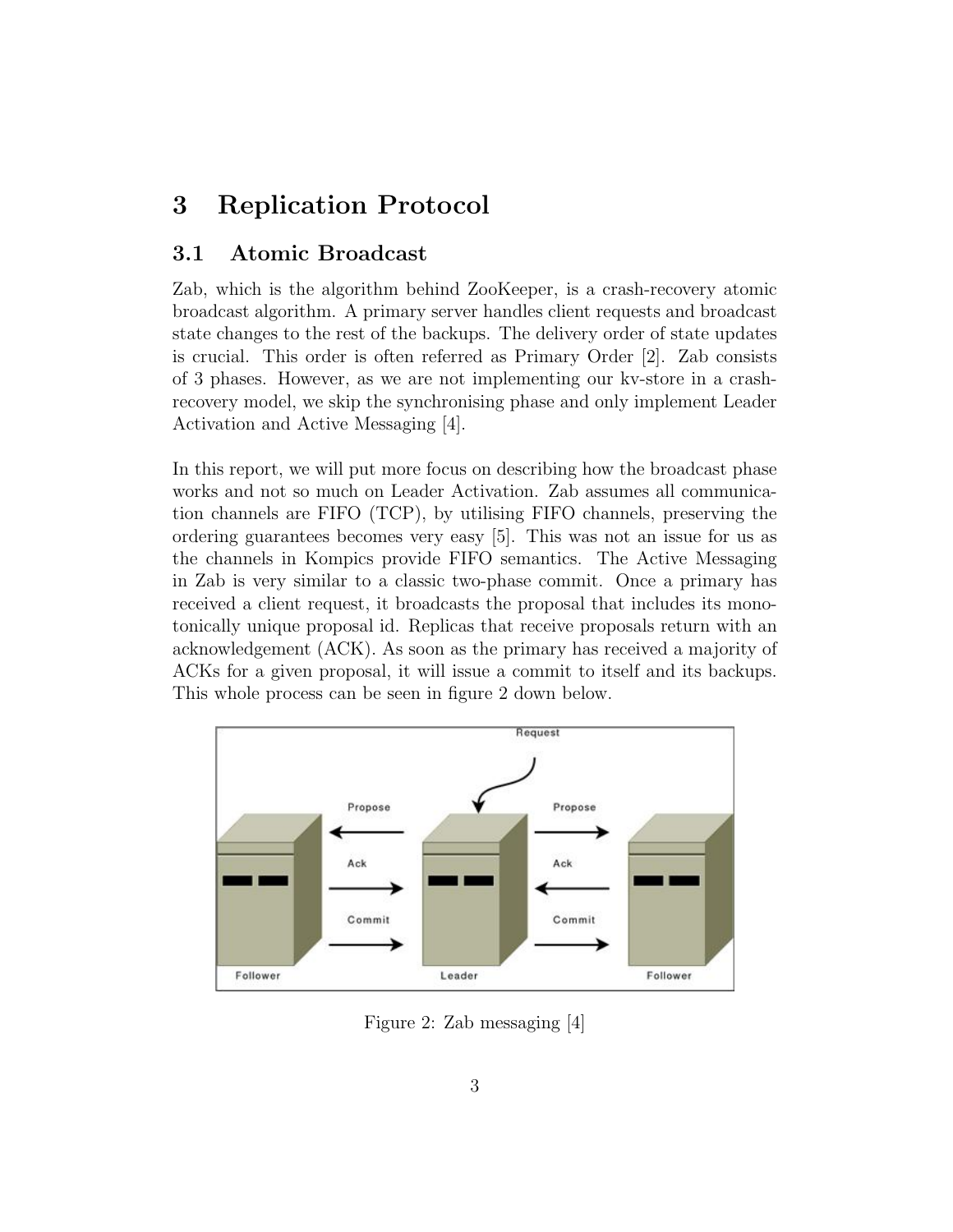#### 3.2 Failure Detection

As we are in the fail-silent model, we do not rely on a perfect failure detector or an eventually perfect failure detector. We utilise the Zab approach, where the primary periodically checks if it has a majority of backups connected to it. This means that backups frequently send heartbeats to the primary. If a primary notices that it no longer has a majority of followers connected, it enters an election phase. What if backups are isolated and cannot connect with anyone? The solution to this is that backups also expects heartbeats from the primary. If a backup stops hearing from the primary, it will enter an election phase and attempt to elect a new primary.

#### 3.3 Leader Election

As mentioned in [4], the only requirements that we have to meet is that the leader has seen the highest (epoch, commitNumber) and that a majority of replicas has committed to following it. Our leader election is not an optimal approach, but it satisfies the previous mentioned properties. Once a replica enters election phase, it broadcasts a NewLeaderProposal event. Replicas receiving the proposal compare the commitNumber and epoch to its own, if it is safe, then we reply with a NewLeaderAck. After acquiring a majority, a NewLeaderCommit is sent out and the replica enters the Primary state and is now able to handle client requests once again.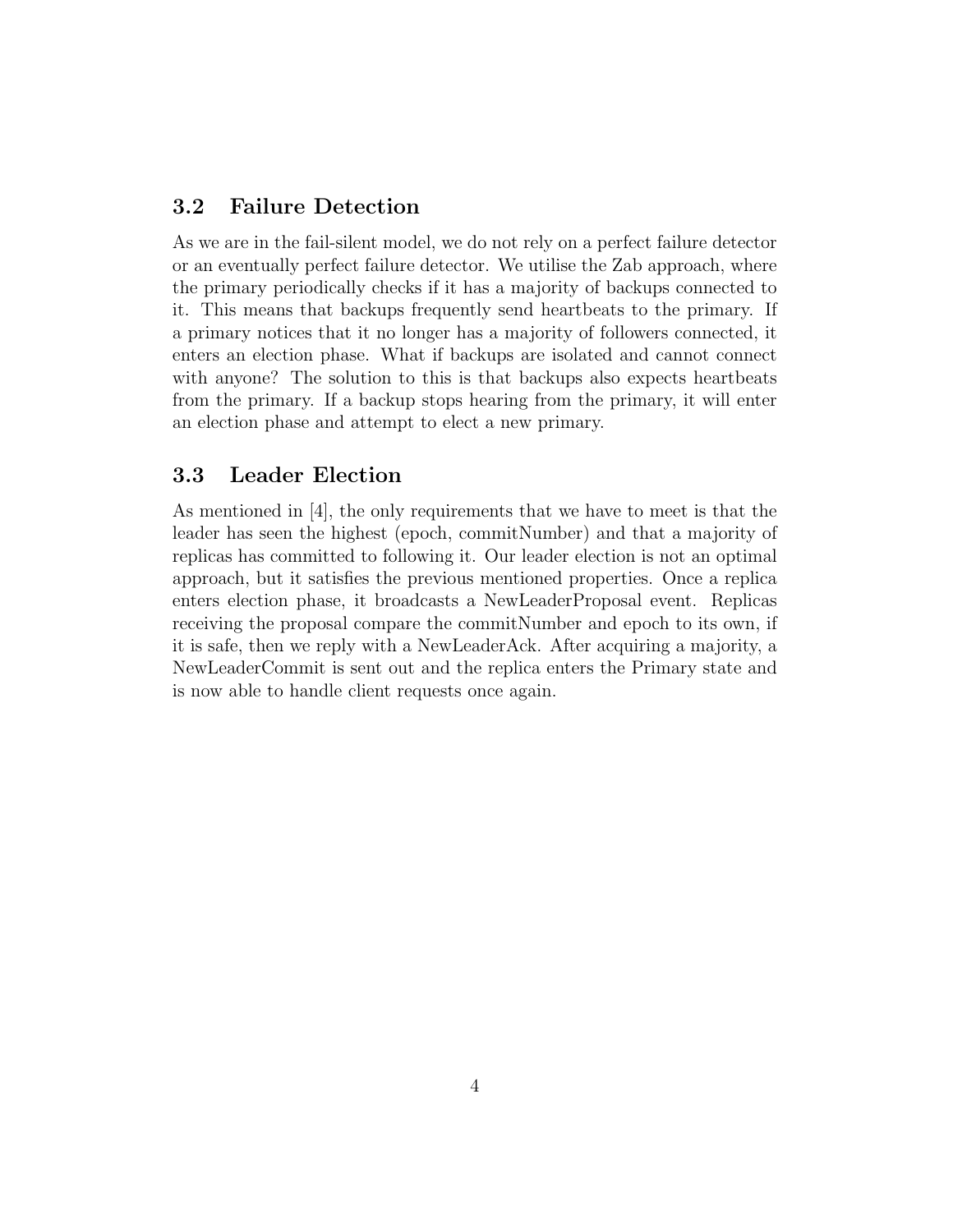### 4 Kompics Components

### 4.1 Overview



Figure 3: Component Structure

In figure 3, we show the relationships between the most important Kompics components in our system. The client initially connects with a bootstrap server, it then forwards the request to an overlay which checks which partition should be handling the request. If the current replica is in the group, the overlay forwards the request to the Replica component. If the current replica is not involved with the partition, it routes the request to any of the replicas in the replication group responsible for the partition.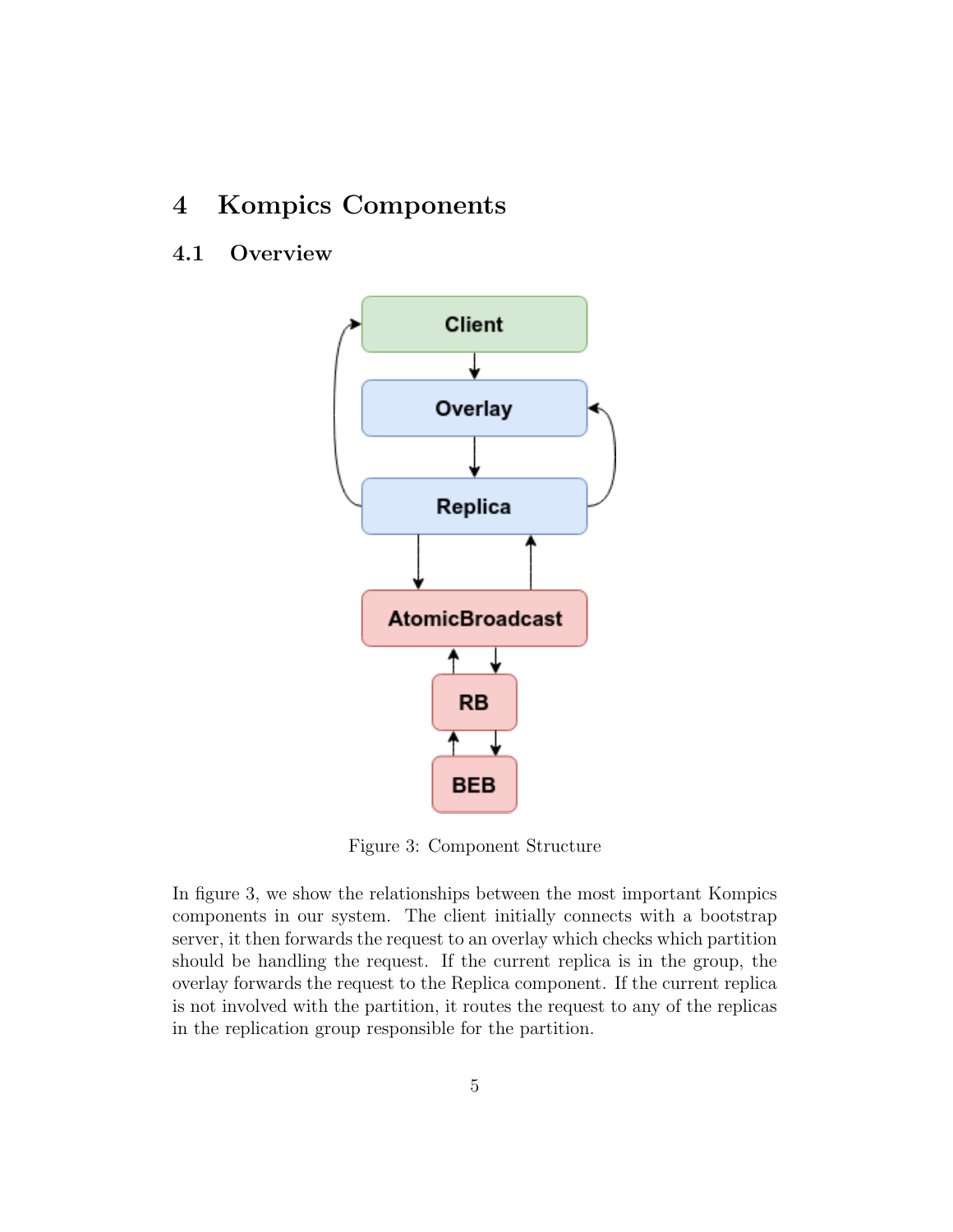### 4.2 Replica

As most of the logic happens in the Replica component, it will be the only component we look further into.

The Replica starts of with an InActive state, later when it is has been fully activated, it can take the role of either Primary, Backup or Election. To enable Replicas to send heartbeats, we utilise Timers. The Primary and backups have separate timer id's. If a backup changes state to Primary, it then cancels the backup timers and enables primaries. Same goes for the other way around. We earlier discussed Atomic Broadcast and Leader Election in section 3.1 and 3.3, now lets look at how it relates to the KompicsEvent's that each Replica can send and receive.

Atomic Broadcast KompicsEvents:

```
case class AtomicBroadcastProposal(clientSrc: NetAddress, epoch:
   Int, proposalId: Int, event: KompicsEvent, addresses:
   List[NetAddress]) extends KompicsEvent with Serializable {
 val uuid: UUID = UUID.randomUUID()
}
case class AtomicBroadcastAck(src: NetAddress, dest: NetAddress,
   event: KompicsEvent) extends KompicsEvent with Serializable
case class AtomicBroadcastCommit(payload: KompicsEvent) extends
   KompicsEvent with Serializable
```
Leader Election KompicsEvents:

case class NewLeaderProposal(src: NetAddress, epoch: Int, lastCommit: Int, group: Set[NetAddress]) extends KompicsEvent with Serializable case class NewLeaderAck(src: NetAddress, dest: NetAddress, event: KompicsEvent) extends KompicsEvent with Serializable case class NewLeaderCommit(payload: KompicsEvent) extends

KompicsEvent with Serializable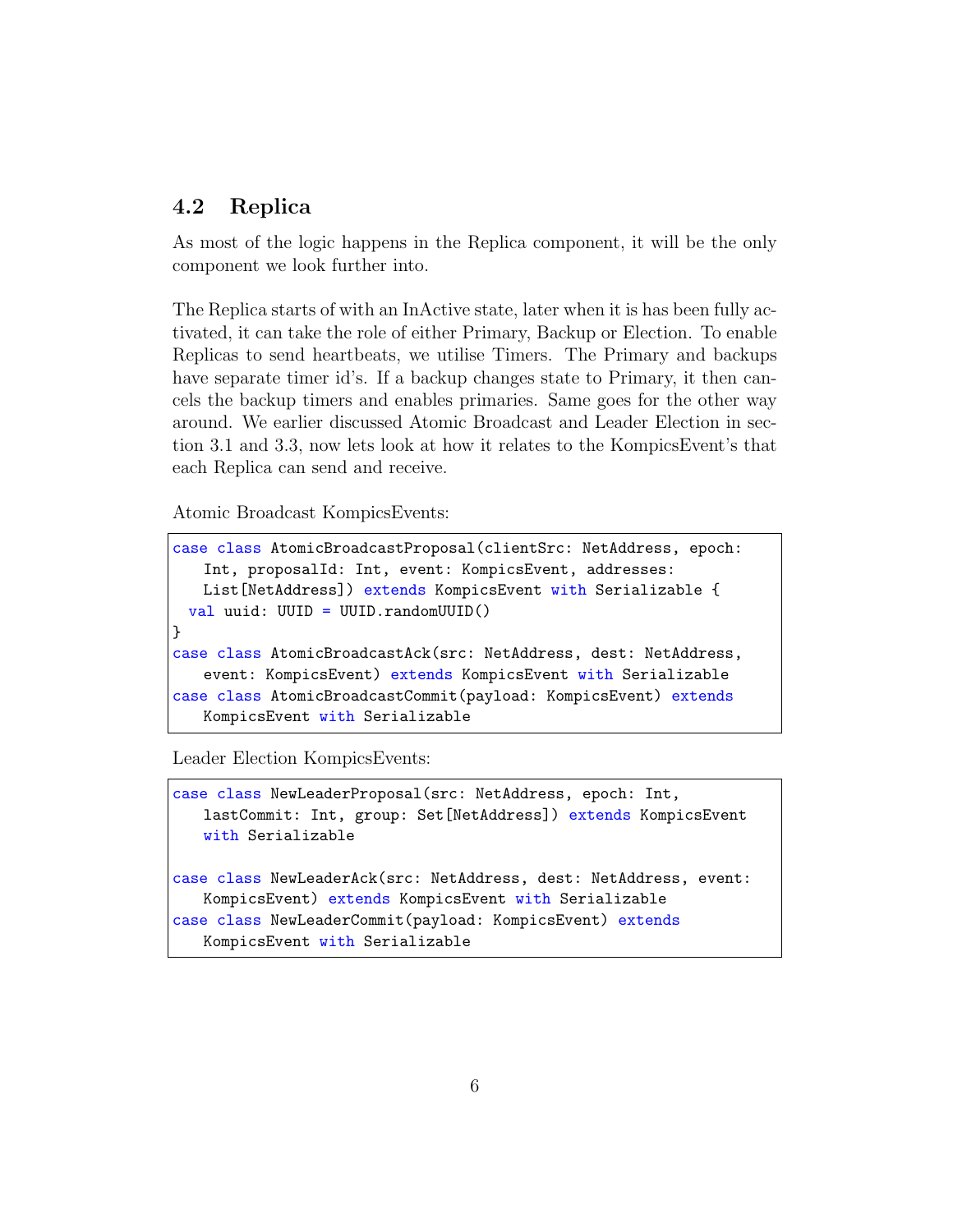### 5 Testing

Here, the Kompics Simulation framework has been used for testing and verifying various properties by simulating a scenario related to their specifications. A test package consists of a test scenario and a respective client to test the operations on the server. These scenarios are a good indication of whether the implementation is correct or not.

### 5.1 Operations

The capability of the store to support the fundamental operations such as GET, PUT and CAS is tested here with a scenario which is designed to start a cluster of servers as well as a test client. The client issues a set of PUT operations which are followed by a set of GET operations to read the values stored at the corresponding keys after the PUT operation. And subsequently, a set of CAS operations passing the parameters key, value and reference value is executed. During the CAS (Compare and swap) operation, the previously read value is compared with the current value and if there is a match, the swap occurs with the new value. Upon the termination of this test, we could verify that all operations were successfully executed and expected responses were received.

### 5.2 Linearizability

Linearizability is a correctness condition for concurrent objects that exploits the semantics of abstract data-types. In a linearizable system, every operation seems to execute atomically and instantaneously at some point between its invocation and response. The test for linearizability can be implemented as follows: consider a scenario where a set of servers is started as a cluster along with their corresponding sequential client. The test scenario basically takes as an input a sequential specification and a concurrent history of the operations which are written into a queue. A decision procedure known as the Wing and Gong algorithm can then be used to check for linearizability. The algorithm is shown below: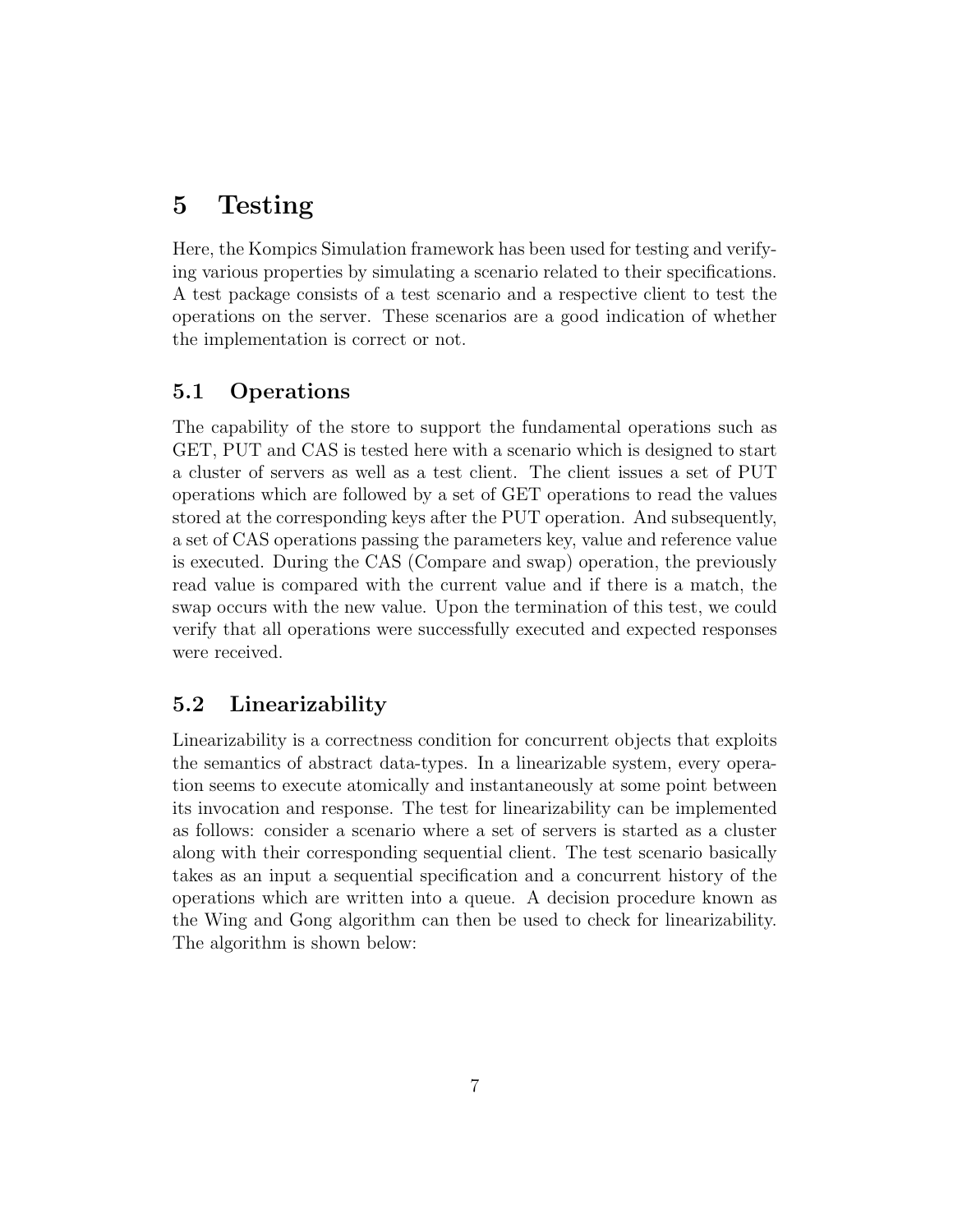```
/**
* Inputs: A complete history h and a sequential specification S
* Returns: true if h is linearizable
*/
def isLinearizable(h, S) : Boolean = {
    if (h is empty) return true
    else {
       for each operation op {
       // try linearizing op first
       let res be the result of op in h
       run op on S
       if(S gives result res && isLinearizable(h op, S))
           return true
       }
     return false
     }
}
```
### 6 Leader Lease

When a replica enters the Primary state and the lease option is on, a LeaseRequest is broadcasted to all replicas. Once the primary has gotten a majority of LeasePromise's, it enables the so called fast-read mode. As long as  $C(T) - tL < 10 * (1 - p)$  is satisfied, it can serve GET requests without contacting a majority. Important thing to note is that we do not use a real clock drift rate, we simulate it with a randomised rate between 0.1-0.2.

We did not write test scenarios that interleave reads with writes during a partition. The reason for this is that our implementation is different than Sequence-Paxos/Multi-Paxos in the sense that when a primary is isolated from the rest of the cluster, it will no longer be in contact with a majority of replicas. Hence, GET requests wouldn't be allowed as the replica has entered an election phase. The benchmark was performed by inspecting the real-time of the simulation.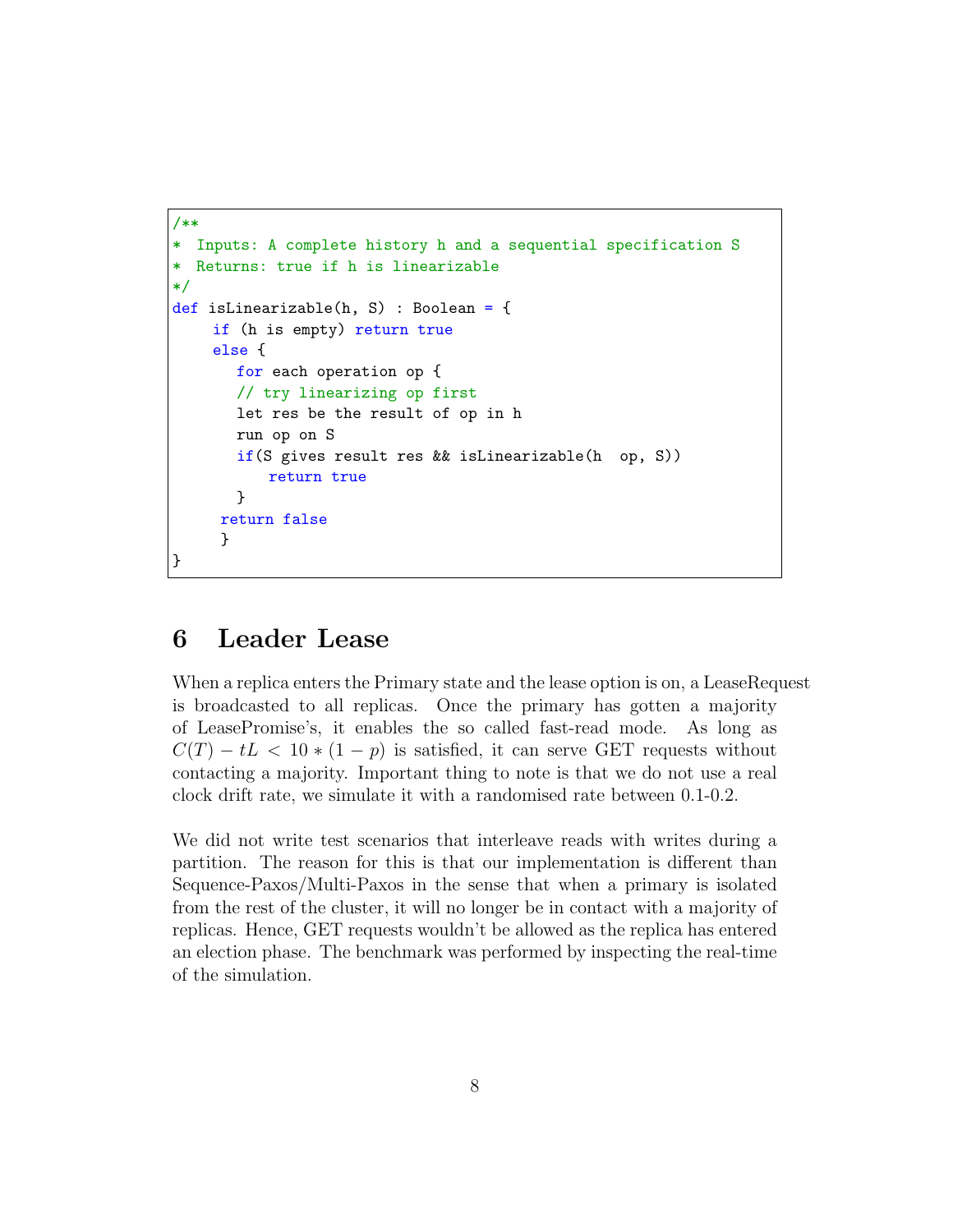

Figure 4: Leader Lease enhancement

# 7 Contributions

• Max Meldrum

Replication protocol, Infrastructure, Broadcast and Lease.

• Vaikunth Srinivasan A

Broadcast and Testing

# References

- [1] Cosmin Arad, Jim Dowling, and Seif Haridi. Building and evaluating P2P systems using the kompics component framework. In Peer-to-Peer Computing, pages 93–94. IEEE, 2009.
- [2] Flavio P. Junqueira, Benjamin C. Reed, and Marco Serafini. Zab: Highperformance broadcast for primary-backup systems. In Proceedings of